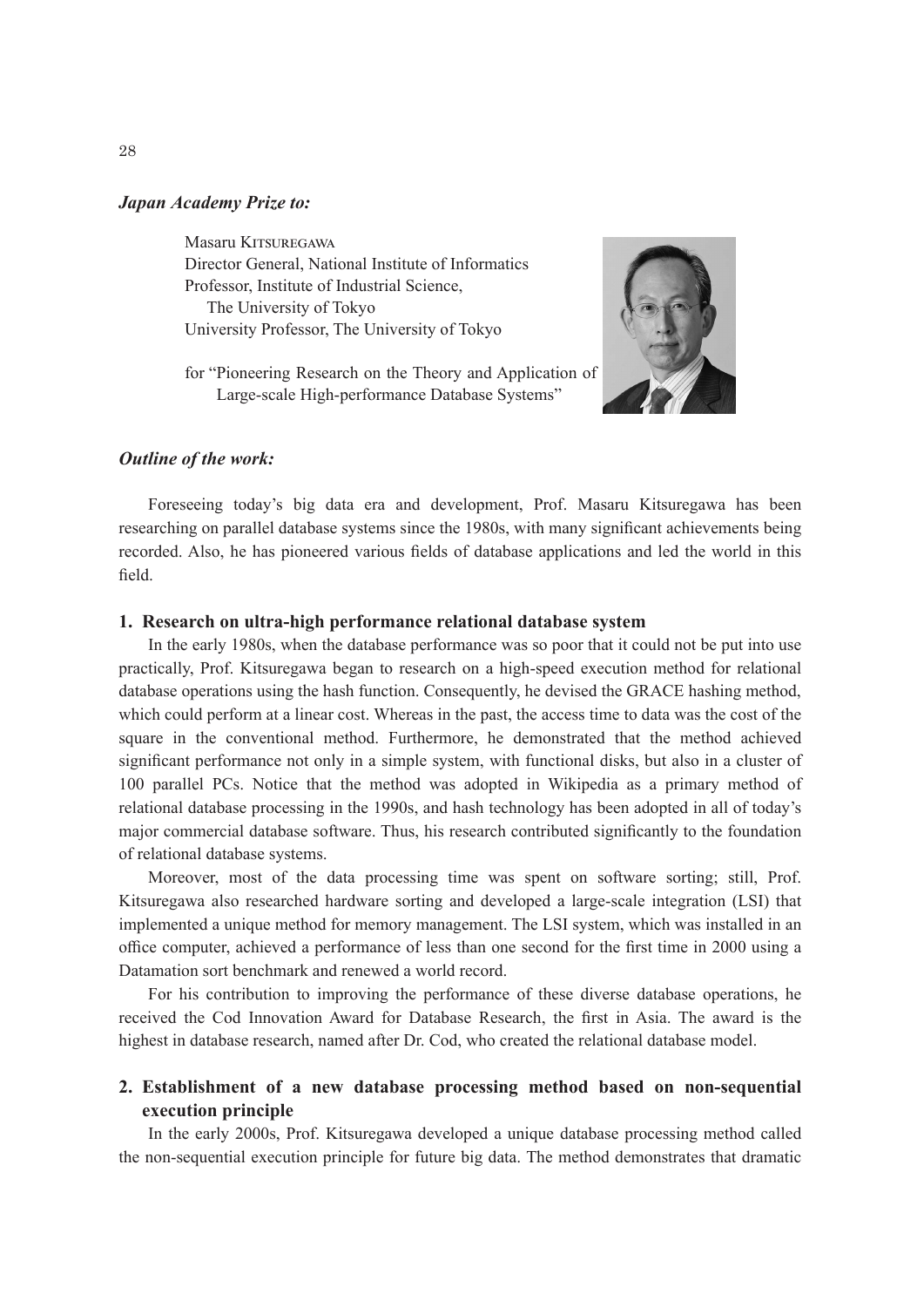performance improvement can be achieved only by recursively asynchronizing I/O storage at the environment where the number of CPUs and disks are the same. Moreover, the method was patented in the United States and Japan, and it received the 21st Century Invention Award, the highest award in the university category of the Invention Association of Japan. Additionally, in the Cabinet Office of Advanced Research and Development Program, which selects only 30 researchers in different research fields in Japan, his method was selected and further developed to achieve approximately 1,000 times faster. Then, it was put into practical use in collaboration with Hitachi to achieve the feat of being the world's first entry to 100 terabytes test, the largest in the world standard benchmark TPC-H. The method demonstrates very high performance also in a nonrelational database called Hadoop.

### **3. Initiatives for solving social issues using big data**

Making full use of developed database methods, Prof. Kitsuregawa tried to solve the following various social problems.

- (1)In the medical field, he realized, for the first time in Japan, the analysis of medical data in a few minutes, which previously required several weeks. Then, he developed an ultra-highspeed platform for medical record analysis (i.e., around 200 billion medical records for six years), which is now used by various medical researchers.
- (2)He has been developing research on the construction of the global environment super huge data platform called data integration and analysis system (DIAS) for over 30 years, and its capacity exceeds 35 petabytes now. The DIAS is known worldwide as an extensive, unique system. Thus, various data such as satellite images, river telemetry, radar, and weather forecast data are accumulated in real time, and many global warming model data are hosted at DIAS. It is used by 5,000 researchers where half of the access is from overseas. In Japan, DIAS is used to reduce floods and inundation disasters in response to intensifying environmental changes.

These databases are making significant contributions in the fields of medical care and disaster prevention in Sri Lanka, South Africa, Brazil, and Thailand. He received the 2019 IEEE Innovation in Societal Infrastructure Award for his efforts to apply database technology to some social problems.

## **4. Others**

He was the chairman of the Science Council of Japan's Task-Based Committee: "The Review Committee on Deepening and Promoting Open Science," and was also coordinating the Research Data Infrastructure Development and International Development Working Group in the Cabinet Office of Japan. Internationally, he was the chairman of the Steering Committee of the International Conference on IEEE Data Engineering for six years, where he contributed to the development of the data engineering field. He is not only an IEEE Fellow but also an ACM Fellow, which is extremely rare for a Japanese. He has received numerous and prestigious awards for his research activities, including the Medal with Purple Ribbon and the Order of the Legion D'honneur, Chevalier.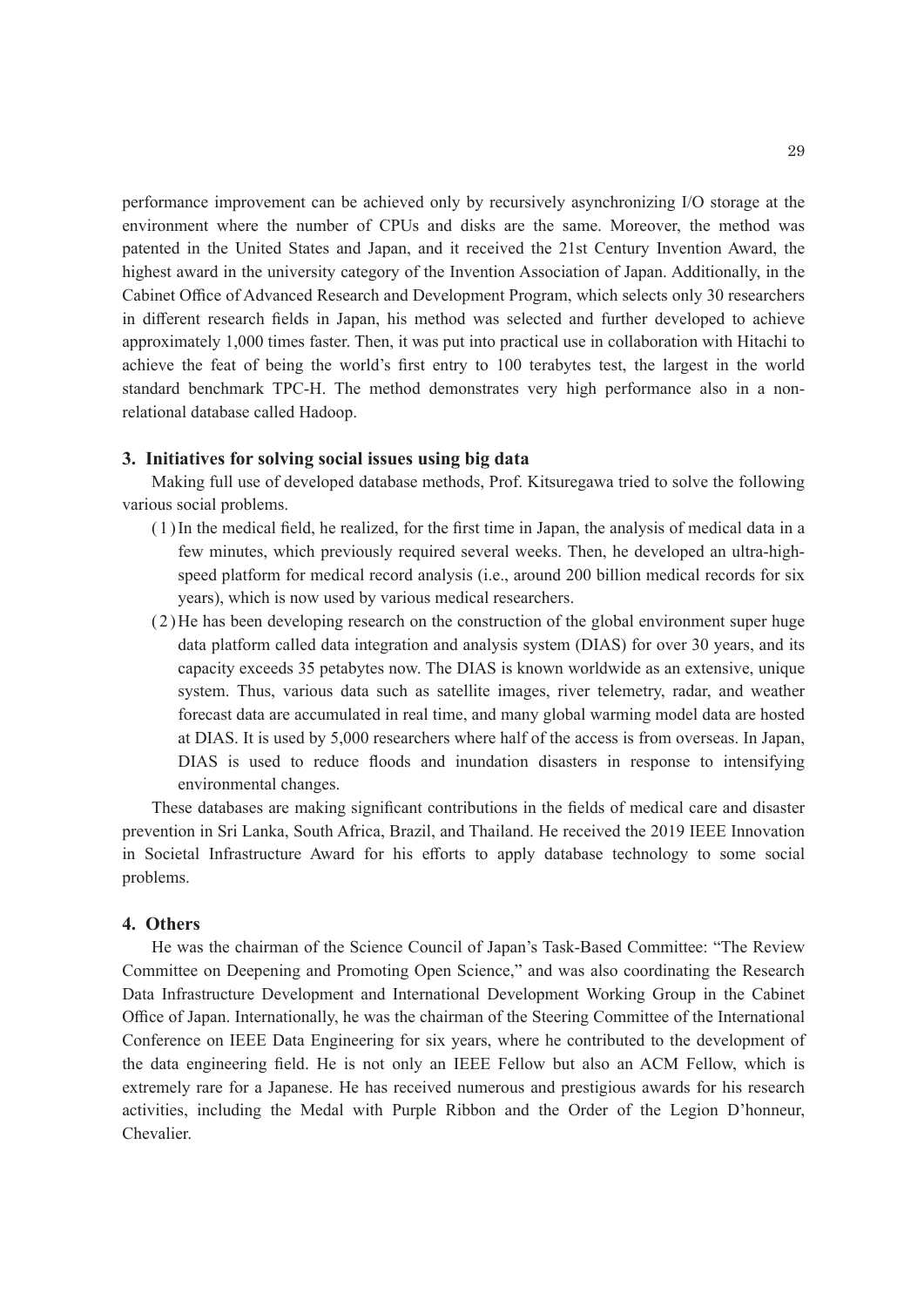### **List of Main Publications**

- 1. Application of Hash to Data Base Machine and its Architecture: M. Kitsuregawa, H. Tanaka, and T. Moto-oka, New Generation Computing, 1(1), pp. 63–74, 1983.
- 2. GRACE: Relational Algebra Machine Based on Hash and Sort—Its Design Concepts—: M. Kitsuregawa, H. Tanaka, and T. Moto-oka, Journal of Information Processing, 6(3), pp. 148–155, 1983.
- 3. Memory Management Algorithms in Pipeline Merge Sorter: M. Kitsuregawa, S. Fushimi, H. Tanaka, and T. Moto-oka, Database Machines: Proc. of the Fourth Int. Workshop on Database Machines, pp. 208–232, 1985.
- 4. Algorithm and Performance Evaluation of Adaptive Multidimensional Clustering Technique: S. Fushimi, M. Kitsuregawa, M. Nakayama, H. Tanaka, and T. Moto-oka, Proc. of the 1985 ACM SIGMOD Int. Conf. on Management of Data, pp. 308–318, 1985.
- 5. An Overview of the System Software of a Parallel Relational Database Machine GRACE: S. Fushimi, M. Kitsuregawa, and H. Tanaka, Proc. of 12th Int. Conf. on Very Large Data Bases pp. 209–219, 1986.
- 6. Functional Disk System for Relational Database: M. Kitsuregawa, M. Nakano, L. Harada, and M. Takagi, Proc. of IEEE Third Int. Conf. on Data Engineering, pp. 88–95, 1987.
- 7. Design and Implementation of High Speed Sorter with Run Length Tuning Mechanism: M. Kitsuregawa, W. Yang, T. Suzuki, and M. Takagi, Proc. of the Fifth Int. Workshop on Database Machines, pp. 144–157, 1987.
- 8. Hash-Partitioned Join Method Using Dynamic Destaging Strategy: M. Nakayama, M. Kitsuregawa, and M. Takagi, Proc. of the 14th Int. Conf. on Very Large Data Bases, pp. 468–478, 1988.
- 9. Join Strategies on KD-Tree Indexed Relations: M. Kitsuregawa, L. Harada, and M. Takagi, Proc. of IEEE Fifth Int. Conf. on Data Engineering, pp. 85–93, 1989.
- 10. Query Execution for Large Relations on Functional Disk System: M. Kitsuregawa, M. Nakano, and M. Takagi, Proc. of IEEE Fifth Int. Conf. on Data Engineering, pp. 159–167, 1989.
- 11. Evaluation of 18-Stage Pipeline Hardware Sorter: M. Kitsuregawa, W. Yang, and S. Fushimi, Proc. of the Sixth Int. Workshop on Database Machines, pp. 142–155, 1989.
- 12. Implementation of LSI Sort Chip for Bimodal Sort Memory: M. Kitsuregawa and W. Yang, Proc. of the Int. Conf. on Very Large Scale Integration, pp. 285–294, 1989.
- 13. The Effect of Bucket Size Tuning in the Dynamic Hybrid GRACE Hash Join Method: M. Kitsuregawa, M. Nakayama, and M. Takagi, Proc. of the 15th Int. Conf. on Very Large Data Bases, pp. 257–266, 1989.
- 14. Query Processing Method for Multi-Attribute Clustered Relations: L. Harada, M. Nakano, M. Kitsuregawa, and M. Takagi, Proc. of the 16th. Int. Conf. on Very Large Data Bases, pp. 59– 70, 1990.
- 15. Bucket Spreading Parallel Hash: A New, Robust, Parallel Hash Join Method for Data Skew in the Super Database Computer (SDC): M. Kitsuregawa and Y. Ogawa, Proc. of the 16th Int. Conf. on Very Large Data Bases, pp. 210–221, 1990.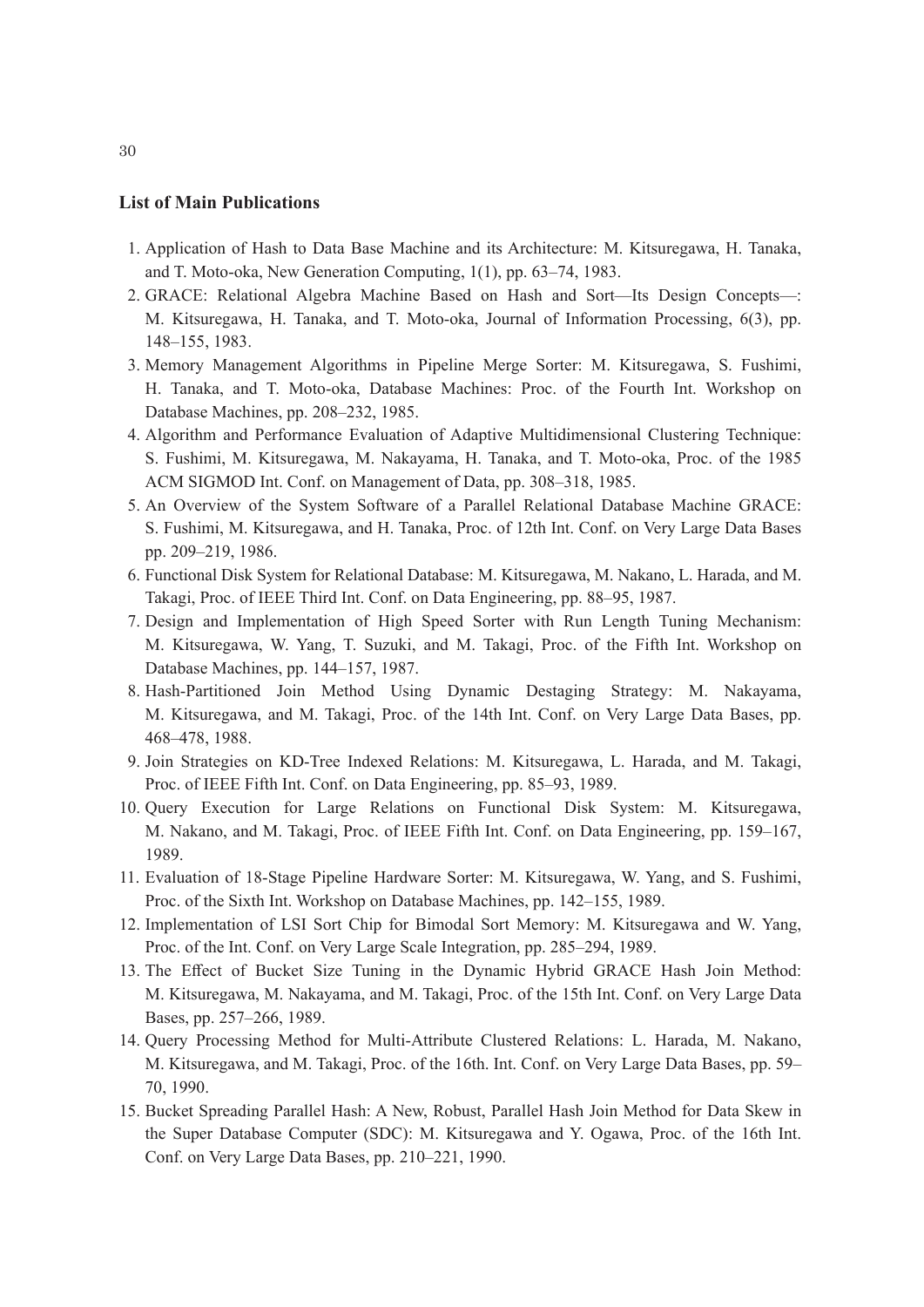- 16. Performance Evaluation of Functional Disk System (FDS-R2): M. Kitsuregawa, M. Nakano, and M. Takagi, Proc. of IEEE Seventh Int. Conf. on Data Engineering, pp. 416–425, 1991.
- 17. GREO: A Commercial Database Processor Based on a Pipelined Hardware Sorter: S. Fushimi and M. Kitsuregawa, Proc. of the 1993 ACM SIGMOD Int. Conf. on Management of Data, pp. 449–455, 1993.
- 18. Overview of the Super Database Computer (SDC-I): M. Kitsuregawa, W. Yang, S. Hirano, M. Harada, M. Nakamura, K. Suzuki, T. Tamura, and M. Takagi, IEICE Transactions on Electronics, E77-C (7), pp. 1023–1031, 1994.
- 19. Hot Block Clustering for Disk Arrays with Dynamic Striping—Exploitation of Access Locality and its Performance Analysis—: K. Mogi and M. Kitsuregawa, Proc. of the 21st Int. Conf. on Very Large Data Bases, pp. 90–99, 1995.
- 20. Parallel Database Processing on a 100 Node PC Cluster: Cases for Decision Support Query Processing and Data Mining: T. Tamura, M. Oguchi, and M. Kitsuregawa, Supercomputing '97: Proc. of the 1997 ACM/IEEE Conf. on Supercomputing, p. 49, 1997.
- 21. Speculative Locking Protocols to Improve Performance for Distributed Database Systems: P. Krishna Reddy and M. Kitsuregawa, IEEE Transactions on Knowledge and Data Engineering, 16(2), pp. 154–169, 2004.
- 22. Efficient, Energy Conserving Transaction Processing in Wireless Data Broadcast: S. K. Lee, C.- S. Hwang, and M. Kitsuregawa, IEEE Transactions on Knowledge and Data Engineering, 18(9), pp. 1225–1238, 2006.
- 23. QUASUR: Web-Based Quality Assurance System for CEOP Reference Data: E. Ikoma, K. Tamagawa, T. Ohta, T. Koike, and M. Kitsuregawa, Journal of Meteorological Society of Japan, 85A, pp. 461–473, 2007.
- 24. PVES: Powered Visualizer for Earth Environmental Science: M. Yasukawa, M. Kitsuregawa, K. Taniguchi, and T. Koike, IEEE Systems Journal, 2(3), pp. 390–400, 2008.
- 25. Fast Likelihood Search for Hidden Markov Models: Y. Fujiwara, Y. Sakurai, and M. Kitsuregawa, ACM Transactions on Knowledge Discovery from Data, 3(4), Article No. 18, 2009.
- 26. Database Management System and Method Including a Query Executor for Generating Multiple Tasks: M. Kitsuregawa and K. Goda, U.S. Patent No. 7,827,167, November 2, 2010. (Filed, 11/490,172, July 21, 2006.)
- 27. Online Monitoring and Visualisation of Database Structural Deterioration: T. Hoshino, K. Goda, and M. Kitsuregawa, International Journal of Autonomic Computing, 1(3), pp. 297– 323, 2010.
- 28. Exploration on Efficient Similar Sentences Extraction: Y. Gu, Z. Yang, G. Xu, M. Nakano, M. Toyoda, and M. Kitsuregawa, World Wide Web, 17(4), pp. 595–626, 2014.
- 29. Application Sensitive Energy Management Framework for Storage Systems: N. Nishikawa, M. Nakano, and M. Kitsuregawa, IEEE Transactions on Knowledge and Data Engineering, 27(9), pp. 2335–2348, 2015.
- 30. Implementation of Real-Time Flood Prediction and its Application to Dam Operations by Data Integration Analysis System: Y. Shibuo, E. Ikoma, O. S. Valeriano, L. Wang, P. Lawford, M. Kitsuregawa, and T. Koike, Journal of Disaster Research, 11(6), pp. 1052–1061, 2016.